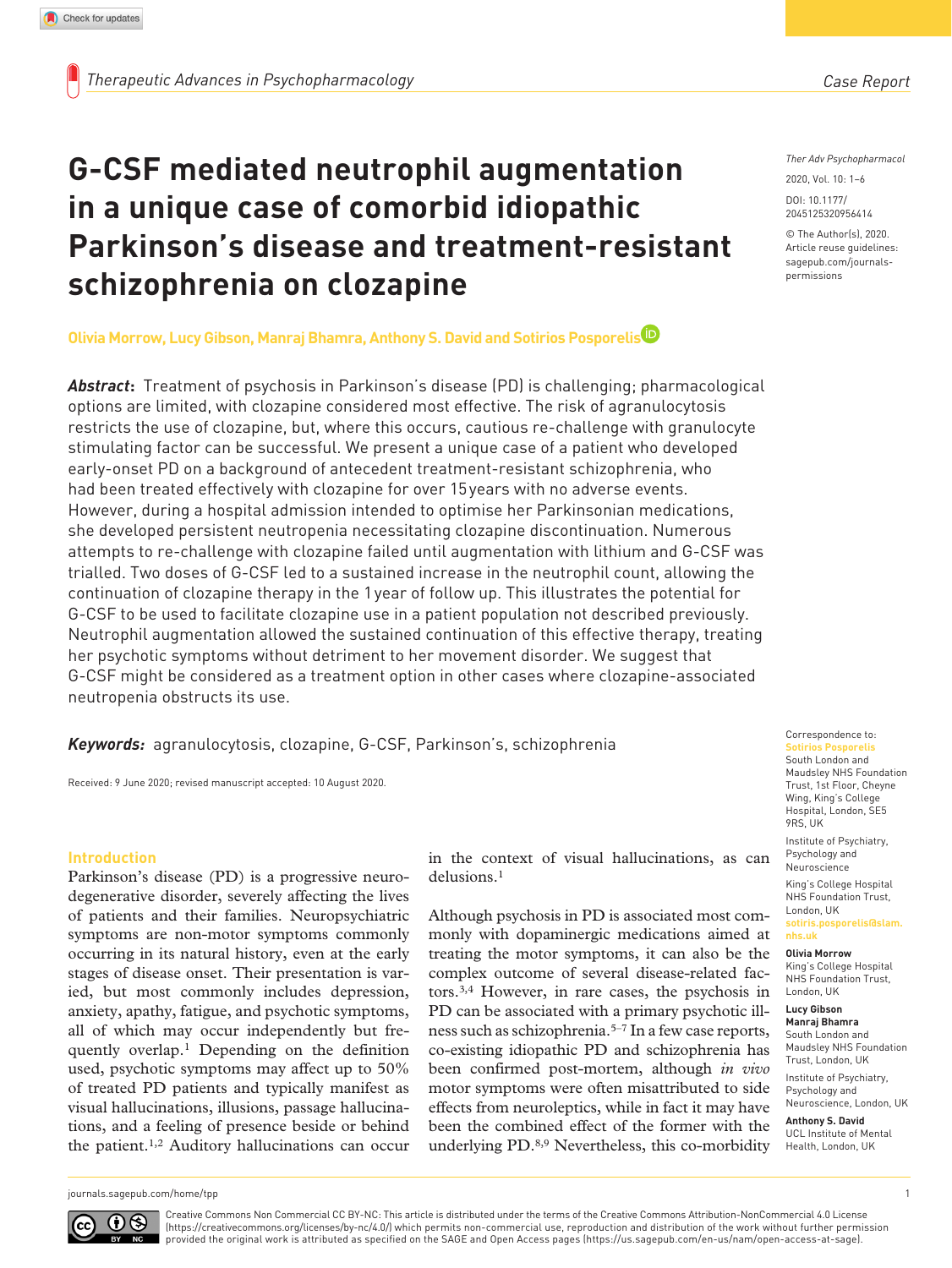remains uncommon; the hypodopaminergic transmission inherent to PD is unlikely to coexist with the hyperdopaminergic transmission in the mesolimbic pathway that is hypothesized to mediate the positive symptoms of schizophrenia.10,11 Furthermore, the typical psychotic symptoms seen in PD often differ from the classic symptoms in schizophrenia, with a greater representation of visual hallucinations and retained insight.12 It has been suggested that psychotic symptoms in PD arise due to a disruption in dopaminergic pathways leading to supersensitivity of striatal dopaminergic neurons, which causes imbalance in serotonin, acetylcholine and dopamine.<sup>13</sup> Other studies have suggested a common pathway between PD and psychosis development as illustrated by schizotypal traits often present in PD.14

Pharmacological management of psychosis in PD with antipsychotics is complicated by their inhibitory effect on dopamine, which affects motor function, and hence they are used only when other options have failed. Double-blind placebocontrolled trials have evaluated the impact of a number of atypical antipsychotics in treating psychotic symptoms. Olanzapine use is not advised in PD; double-blind controlled trials have consistently shown it to be both ineffective in treating psychosis in PD while also causing a deterioration in motor function.<sup>12,15–17</sup> In contrast, quetiapine has minimal effect on motor symptoms and is often used unlicensed in many European countries despite limited efficacy.18

Clozapine is an atypical antipsychotic licensed in the United Kingdom (UK) for treatment of psychosis in PD. Its unique receptor profile as a 5-HT2A and D4 receptor antagonist with weak D2 blocking properties allows for effective control of psychotic symptoms without worsening motor function.18 Its use is, however, limited by the risk of inducing neutropenia and agranulocytosis so requires strict monitoring. Neutropenia is defined as an absolute neutrophil count less than  $1.5 \times 10^{9}$  and agranulocytosis less than  $0.5 \times 10^{9}$ . Life-threatening agranulocytosis occurs in 0.68% of patients within the first year, decreasing by a factor of 10 thereafter.<sup>19,20</sup> Approved clozapine monitoring systems, where they exist, limit relevant risk. Dose adjustments and/or cessation following a significant drop in neutrophil count may be recommended, yet adjunct pharmacological options aiming to boost neutrophil counts may also be explored when clinically relevant.

A small number of reports have been published dealing with the acute or long-term management of agranulocytosis during clozapine therapy. In particular, granulocyte colony stimulating factor (G-CSF) has been used with good effect to treat clozapine-induced agranulocytosis in schizophrenia.21 However, to our knowledge, there is a single prior case report which describes the use of G-CSF for clozapine induced agranulocytosis in PD, clozapine being used in this context to treat the psychosis and tremor secondary to PD.<sup>22</sup>

We present a second case where use of G-CSF allowed maintenance of clozapine therapy in PD, and the first case to trial this approach in a patient with comorbid schizophrenia and PD.

#### **Case report**

We present a middle-aged female with comorbid early onset PD on a background of treatmentresistant paranoid schizophrenia. She was diagnosed with paranoid schizophrenia in her early twenties, characterised by severe self-neglect, isolation, paranoid ideation, and thought disorder. She was initially commenced on risperidone but, due to extrapyramidal side effects, this was discontinued after a year. Multiple other oral agents, including olanzapine and trifluoperazine, were trialled before she was initiated on flupentixol decanoate depot due to partial response and non-adherence. She eventually suffered a relapse of her psychosis, and clozapine was commenced. For 15years, her mental state remained stable on clozapine 500mg and citalopram 40mg daily, with no adverse events. In her early thirties, she developed early onset idiopathic PD, confirmed with dopamine active transporter (DaT) imaging and antipsychotic medication withdrawal and she was prescribed Stalevo (levodopa/carbidopa/entacapone).

In June 2019, she was admitted to general hospital due to a deterioration in her PD, characterised by reduced oral intake and decompensated swallow secondary to poor compliance with medication. Physical examination revealed profound rigidity, bilateral resting tremor, hypomimia and slow speech, with mental state examination noting paranoid ideation and command auditory hallucinations to self-harm. A drop in neutrophil count to  $1.28 \times 10^{9}$  resulted in clozapine being withheld for 48h. Rechallenge with clozapine led to another drop in neutrophils from  $2.88 \times 10^{9}$ /l to  $1.26 \times 10^9$ /l. Clozapine was stopped following haematology advice and quetiapine was commenced.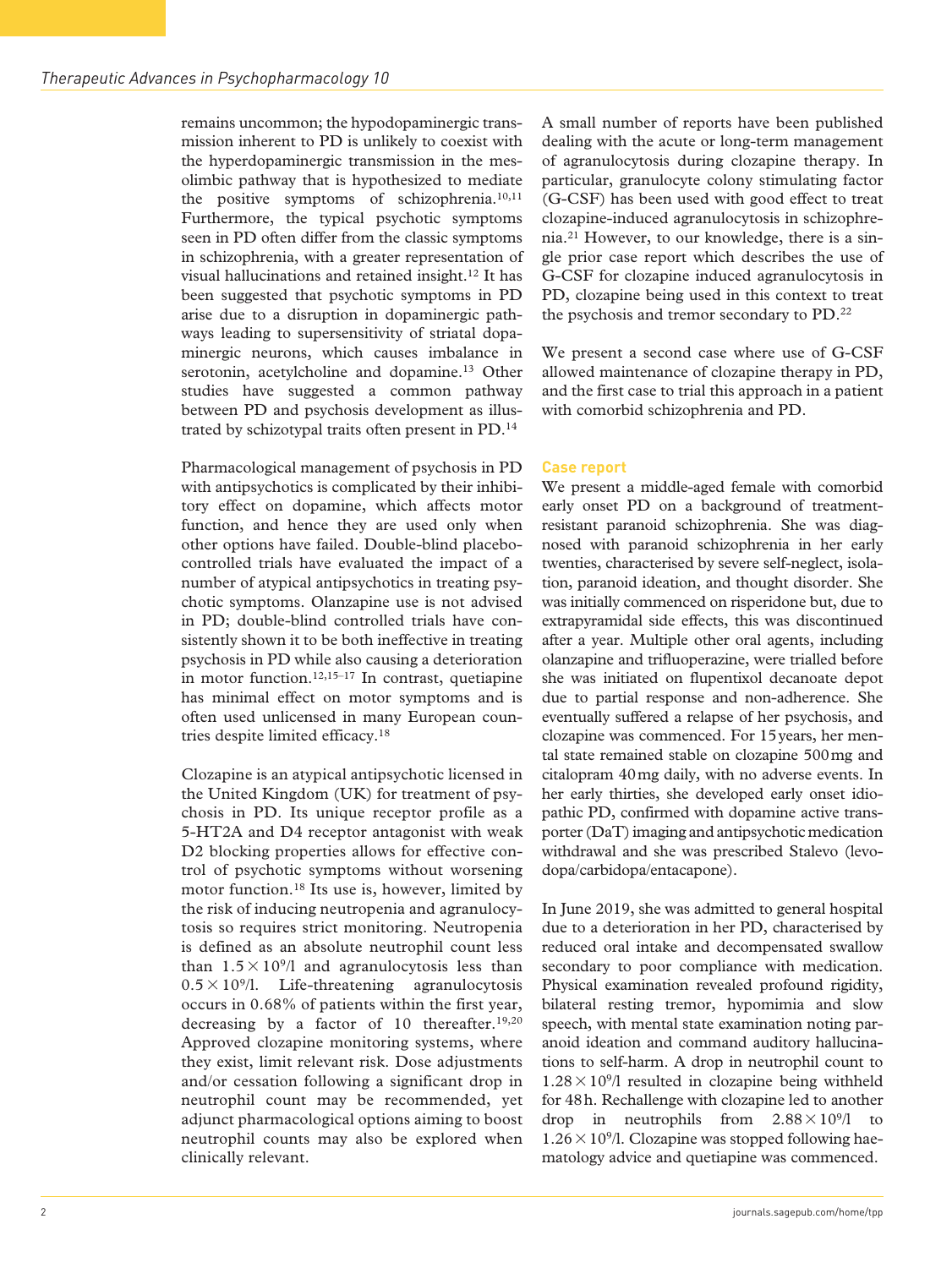

alongside lithium carbonate 200mg and daily full blood count monitoring. Where neutrophil levels fell below a threshold of  $1 \times 10^{9}/l$ , it was agreed that G-CSF would be administered. Indeed, neutrophil levels soon dropped to  $0.93 \times 10^9/$ , prompting administration of 300 µg of subcutaneous G-CSF, which boosted neutrophil counts to  $8.23 \times 10^{9}$  the following day. Clozapine was thus increased to 50mg twice daily. A further drop in neutrophils led to a second dose of G-CSF being administered, again boosting neutrophil counts. This strategy allowed for safe uptitration of clozapine and successful treatment of her psychotic symptoms (see Figure 1).

The patient was eventually discharged from general hospital in October on clozapine 50mg twice daily, lithium carbonate 300mg twice daily and G-CSF as required. She was scheduled for weekly clozapine blood tests and community mental health team follow up. Since discharge, she has not required any further doses of G-CSF and neutrophil counts have remained stable.

#### **Discussion**

Clinicians are faced with a significant challenge when attempting to treat psychotic symptoms in PD. Whilst quetiapine has been a popular choice due to its lower side effect profile, clozapine has until recently remained the only antipsychotic with robust evidence for treating psychotic symptoms in PD without exacerbating motor symptoms.<sup>23,24</sup>

A deterioration in swallow precipitated a switch to a rotigotine patch for 48h before enteral co-careldopa could be resumed, and quetiapine was increased to 100mg twice daily in early July the same year. However, her parkinsonism worsened and quetiapine was discontinued. While her rigidity consequently improved, her mental state deteriorated, with delusional beliefs and auditory hallucinations becoming apparent. This was further complicated by the acquisition of hospital-acquired infection, likely chest related due to an aspiration event, which required antibiotic treatment. A percutaneous endoscopic gastrostomy (PEG) was fitted for administration of nutrition and medications.

Clozapine retitration began at the end of July with daily full blood count monitoring. This precipitated another drop in neutrophil count to  $0.67 \times 10^{9}$ , requiring clozapine cessation with a detrimental effect on her mental state. Following multidisciplinary team discussion, clozapine was restarted at an initial dose of 25mg daily alongside lithium carbonate 200mg daily. Clozapine was increased progressively to a total dose of 125mg daily with a positive impact on psychotic symptoms. However, further drops in neutrophil counts led to a reduction in clozapine dose, which was eventually stopped again when levels fell to  $1.24 \times 10^{9}$ . Figure 1 charts this fluctuation in neutrophil levels chronologically.

Following liaison with haematology colleagues in September, clozapine was restarted at 25mg daily

**Figure 1.** Fluctuation of neutrophil counts  $(\times 10^9/l)$ .

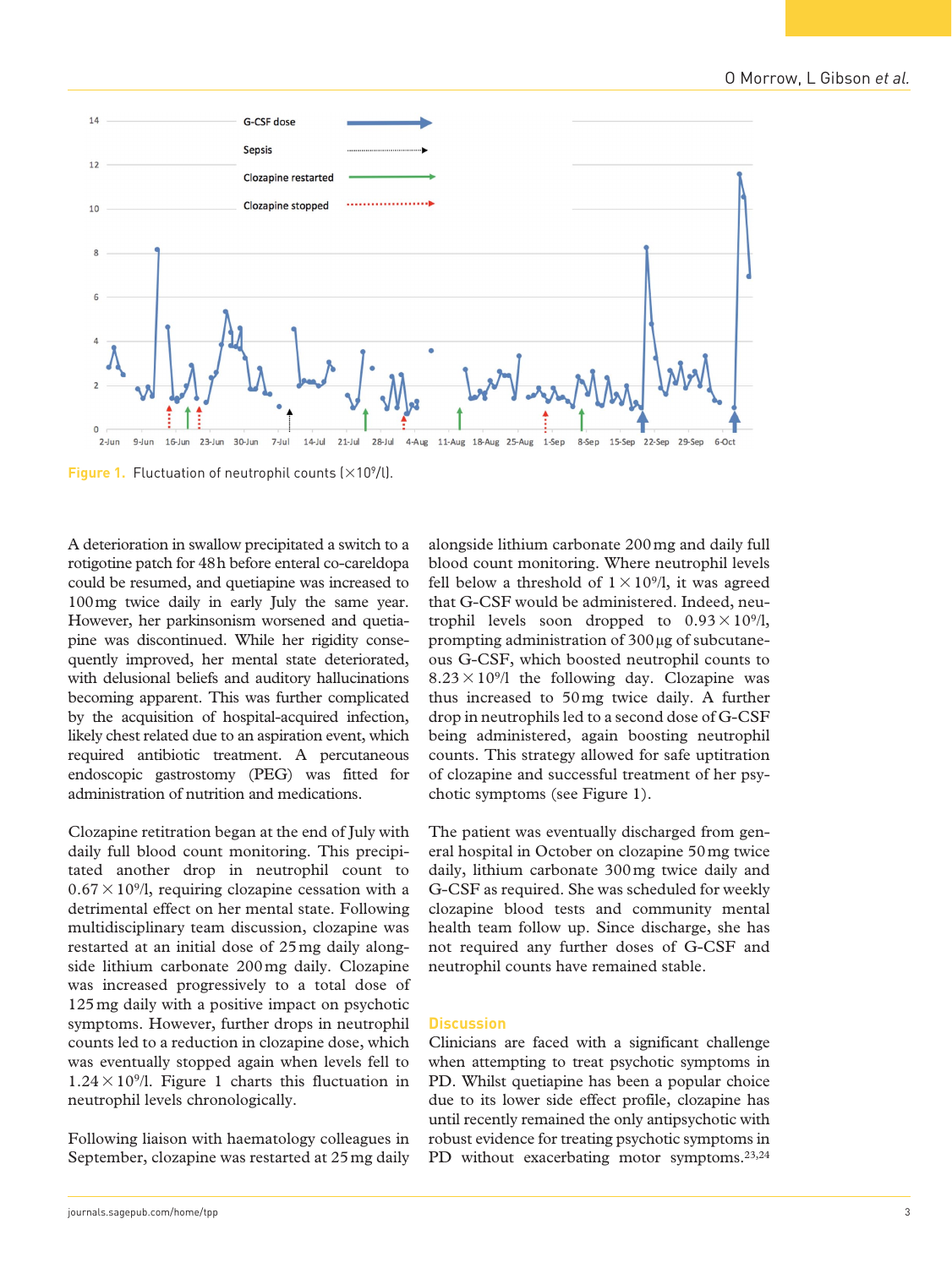It has been further shown to be superior to other antipsychotics in controlling psychotic symptoms.25 However, more recently, pimvanserin has emerged an effective treatment option for PD psychosis without motor function deterioration.26

Clozapine therapy is limited by its potential to induce life-threatening agranulocytosis, requiring frequent blood monitoring, although relevant guidelines tend to differ between countries.<sup>27</sup> This is more common within the first 3months of initiating therapy, in white men aged between 40 and 59 and certain HLA haplotypes.<sup>28,29</sup> However, our case demonstrates the potential for agranulocytosis to occur many years after first commencing clozapine, highlighting the importance of continued blood monitoring. Interestingly, the only other case to use G-CSF to treat clozapineinduced agranulocytosis in a patient with PD also described a similar delayed neutropenia.<sup>22</sup> While the rate of agranulocytosis does not appear to be increased in PD patients treated with clozapine, further research is needed to explore a potential time-related effect<sup>30,31</sup>

Although the mechanism of clozapine-induced agranulocytosis is unclear, evidence suggests that this may be immune-mediated rather than toxic.<sup>29</sup> Myeloid precursors and mature neutrophils may be affected, although given severe neutropenia is not dose-dependent, a direct toxic effect is unlikely.32 Major histocompatibility complex antigens and heat shock protein variants are believed to be directly involved in determining individual response.29

Current practice dictates immediate withdrawal of clozapine with the development of neutropenia, which presents limited alternative treatment options. Lithium has been shown to be effective as an adjunct treatment, augmenting short- and long-term neutrophil counts.<sup>3,33</sup> Haematology specialist input may be required when considering further options, such as the use of G-CSF. This molecule endogenously stimulates bone marrow production and release of granulocytes and stem cells, and can be produced synthetically for exogenous use where neutrophil counts are low.34

Clozapine-induced agranulocytosis has an absolute prevalence of approximately 1–2% and there is no current evidence to suggest that idiopathic PD or PD psychosis are independent risk factors for clozapine-induced neutropenia and agranulocytosis.28 Although a prospective study is yet to occur, there are a number of reports in the literature of patients who received G-CSF to support clozapine rechallenge after an episode of neutropenia or agranulocytosis. A systematic review found that 75% of patients receiving adjunct G-CSF therapy for agranulocytosis were able to continue clozapine therapy for a minimum of 10 months.<sup>35</sup>

In this case report, neutrophil counts initially dropped to a threshold requiring cessation of clozapine following an unexplained jump in neutrophil levels in the preceding days, during which the patient was clinically well. The only known clinical correlate at this time was insertion of a nasogastric tube. Whether this represents an acute inflammatory response that triggered an immune-mediated reaction resulting in clozapine induced neutropenia, remains unclear. Subsequent dips in neutrophils occurred proximally thereafter, including following an episode of hospital-acquired infection and sepsis. One could speculate that an immune mediated reaction may therefore have occurred in the context of a pro-inflammatory milieu. Lithium alone was insufficient to maintain neutrophil counts in the patient, but two doses of G-CSF allowed the continuation of clozapine therapy without subsequent neutropenia or further G-CSF requirement in 1year of follow up.

In summary, we report the case of a patient with comorbid idiopathic PD and schizophrenia, who developed a neutropenia 15years after being treated with clozapine without adverse event. The delay in this case highlights the importance of continual blood monitoring, while the effective use of adjunct lithium and G-CSF illustrates that clozapine therapy can be maintained despite these issues. Neutrophil augmentation allowed sustained continuation of clozapine, treating psychotic symptoms without detriment to the movement disorder. Given the efficacy of clozapine in managing psychosis in PD, G-CSF presents a valuable option for patients who develop life-threatening agranulocytosis in the context of clozapine use.

## **Conflict of interest statement**

The authors declare that there is no conflict of interest.

## **Funding**

The authors received no financial support for the research, authorship, and/or publication of this article.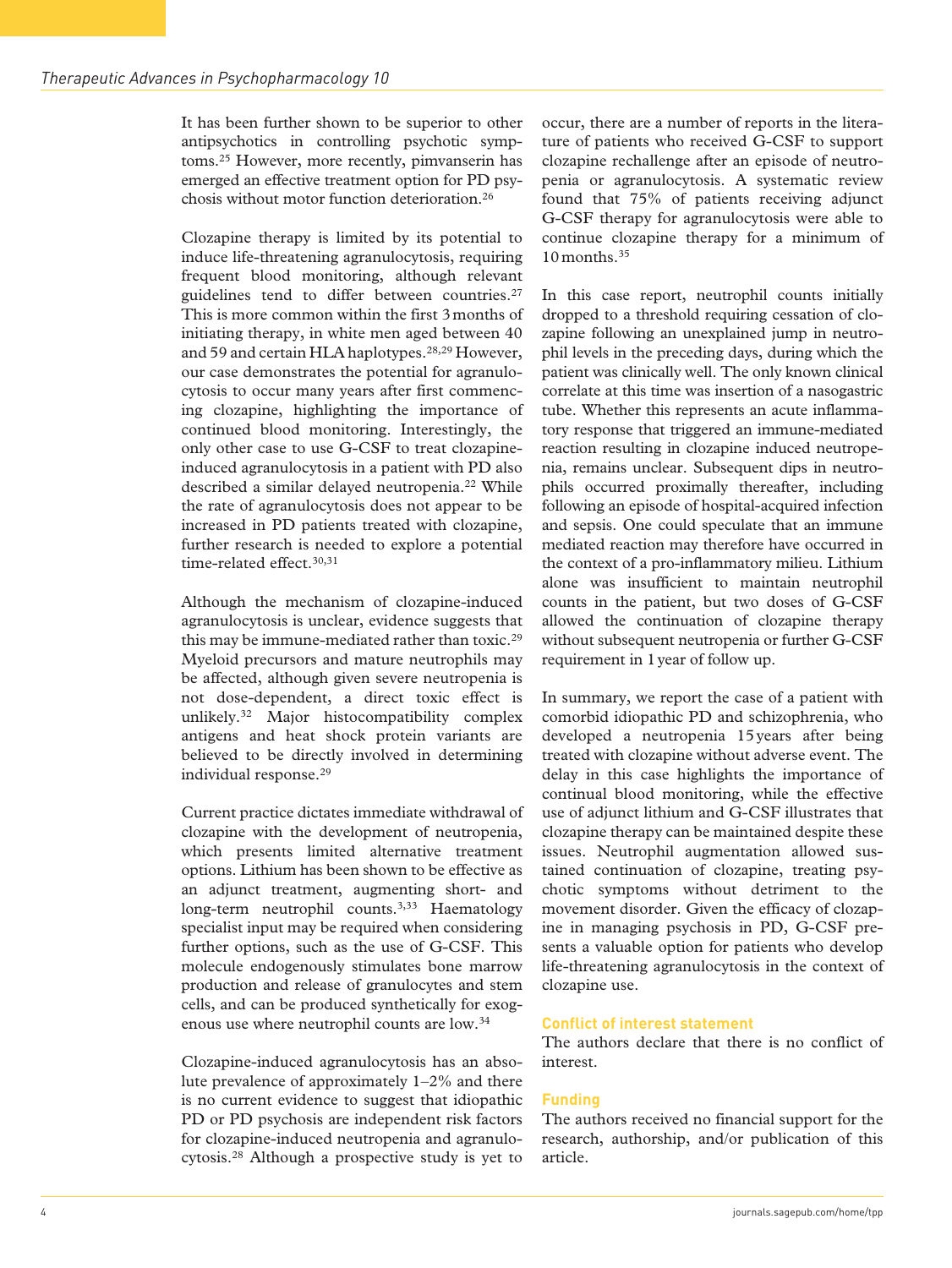# **ORCID iD**

Sotirios Posporelis [https://orcid.org/0000-](https://orcid.org/0000-0001-8779-1068) [0001-8779-1068](https://orcid.org/0000-0001-8779-1068)

# **References**

- 1. Aarsland D, Marsh L and Schrag A. Neuropsychiatric symptoms in Parkinson's disease. *Mov Disord* 2009; 24: 2175–2186.
- 2. Graham JM, Grunewald RA and Sagar HJ. Hallucinosis in idiopathic Parkinson's disease. *J Neurol Neurosurg Psychiatry* 1997; 63: 434–440.
- 3. Small JG, Klapper MH, Malloy FW*, et al.* Tolerability and efficacy of clozapine combined with lithium in schizophrenia and schizoaffective disorder. *J Clin Psychopharmacol* 2003; 23: 223–228.
- 4. Weintraub D and Hurtig HI. Presentation and management of psychosis in Parkinson's disease and dementia with Lewy bodies. *Am J Psychiatry* 2007; 164: 1491–1498.
- 5. Habermeyer B, Kneifel S, Kneifel Lotz-Blauer I*, et al.* Psychosis in a case of schizophrenia and Parkinson's disease. *J Neuropsychiatry Clin Neurosci* 2008; 20: 373–375.
- 6. Urban A. Comorbidity of parkinsonism and schizophrenia in a patient treated with clozapine. *Eur Psychiatry* 2003; 18: 258–259.
- 7. Crow TJ, Johnstone EC and McClelland HA. The coincidence of schizophrenia and Parkinsonism: some neurochemical implications. *Psychol Med* 1976; 6: 227–233.
- 8. Lam RW. Chronic schizophrenia and idiopathic Parkinson's disease. *Can J Psychiatry* 1993; 38: 75–77.
- 9. Friedman JH and Fernandez HH. Autopsy follow-up of a patient with schizophrenia and presumed idiopathic Parkinson's disease. *Clin Neuropharmacol* 2001; 24: 120–121.
- 10. Galvan A and Wichmann T. Pathophysiology of parkinsonism. *Clin Neurophysiol* 2008; 119: 1459–1474.
- 11. Howes OD and Kapur S. The dopamine hypothesis of schizophrenia: version III–the final common pathway. *Schizophr Bull* 2009; 35: 549–562.
- 12. Friedman JH. Parkinson disease psychosis: update. *Behav Neurol* 2013; 27: 469–477.
- 13. Papapetropoulos S and Mash DC. Psychotic symptoms in Parkinson's disease. From description to etiology. *J Neurol* 2005; 252: 753–764.
- 14. Housden CR, O'Sullivan SS, Joyce EM*, et al.* Intact reward learning but elevated delay discounting in Parkinson's disease patients with impulsive-compulsive spectrum behaviors. *Neuropsychopharmacology* 2010; 35: 2155–2164.
- 15. Ondo WG, Levy Jk, Vuong KD*, et al.* Olanzapine treatment for dopaminergic-induced hallucinations. *Mov Disord* 2002; 17: 1031–1035.
- 16. Breier A, Sutton VK, Feldman PD*, et al.* Olanzapine in the treatment of dopamimeticinduced psychosis in patients with Parkinson's disease. *Biol Psychiatry* 2002; 52: 438–445.
- 17. Goetz CG, Blasucci LM, Leurgans S*, et al.* Olanzapine and clozapine: comparative effects on motor function in hallucinating PD patients. *Neurology* 2000; 55: 789–794.
- 18. Shotbolt P, Samuel M and David A. Quetiapine in the treatment of psychosis in Parkinson's disease. *Ther Adv Neurol Disord* 2010; 3: 339–350.
- 19. Schulte P. Risk of clozapine-associated agranulocytosis and mandatory white blood cell monitoring. *Ann Pharmacother* 2006; 40: 683–688.
- 20. Munro J, O'Sullivan D, Andrews C*, et al.* Active monitoring of 12,760 clozapine recipients in the UK and Ireland. Beyond pharmacovigilance. *Br J Psychiatry* 1999; 175: 576–580.
- 21. Silva E, Higgins M, Hammer B*, et al.* Clozapine rechallenge and initiation despite neutropenia- a practical, step-by-step guide. *BMC Psychiatry* 2020; 20: 279.
- 22. Friedman J, Yeboah E and Hermenau M. Addition of filgrastim (neupogen) for clozapine rechallenge in the case of Parkinson disease patient. *Clin Neuropharmacol* 2017; 40: 233–234.
- 23. Factor SA, Friedman JH, Lannon MC*, et al.* Clozapine for the treatment of drug-induced psychosis in Parkinson's disease: results of the 12 week open label extension in the PSYCLOPS trial. *Mov Disord* 2001; 16: 135–139.
- 24. Pollak P. Clozapine in drug induced psychosis in Parkinson's disease: a randomised, placebo controlled study with open follow up. *J Neurol Neurosurg Psychiatry* 2004; 75: 689–695.
- 25. Taddei RN, Cankaya S, Dhaliwal S*, et al.* Management of psychosis in Parkinson's disease: emphasizing clinical subtypes and pathophysiological mechanisms of the condition. *Parkinsons Dis* 2017; 2017: 3256542.
- 26. Cummings J, Isaacson S, Mills R*, et al.* Pimavanserin for patients with Parkinson's disease psychosis: a randomised, placebocontrolled phase 3 trial. *Lancet* 2014; 383: 533–540.